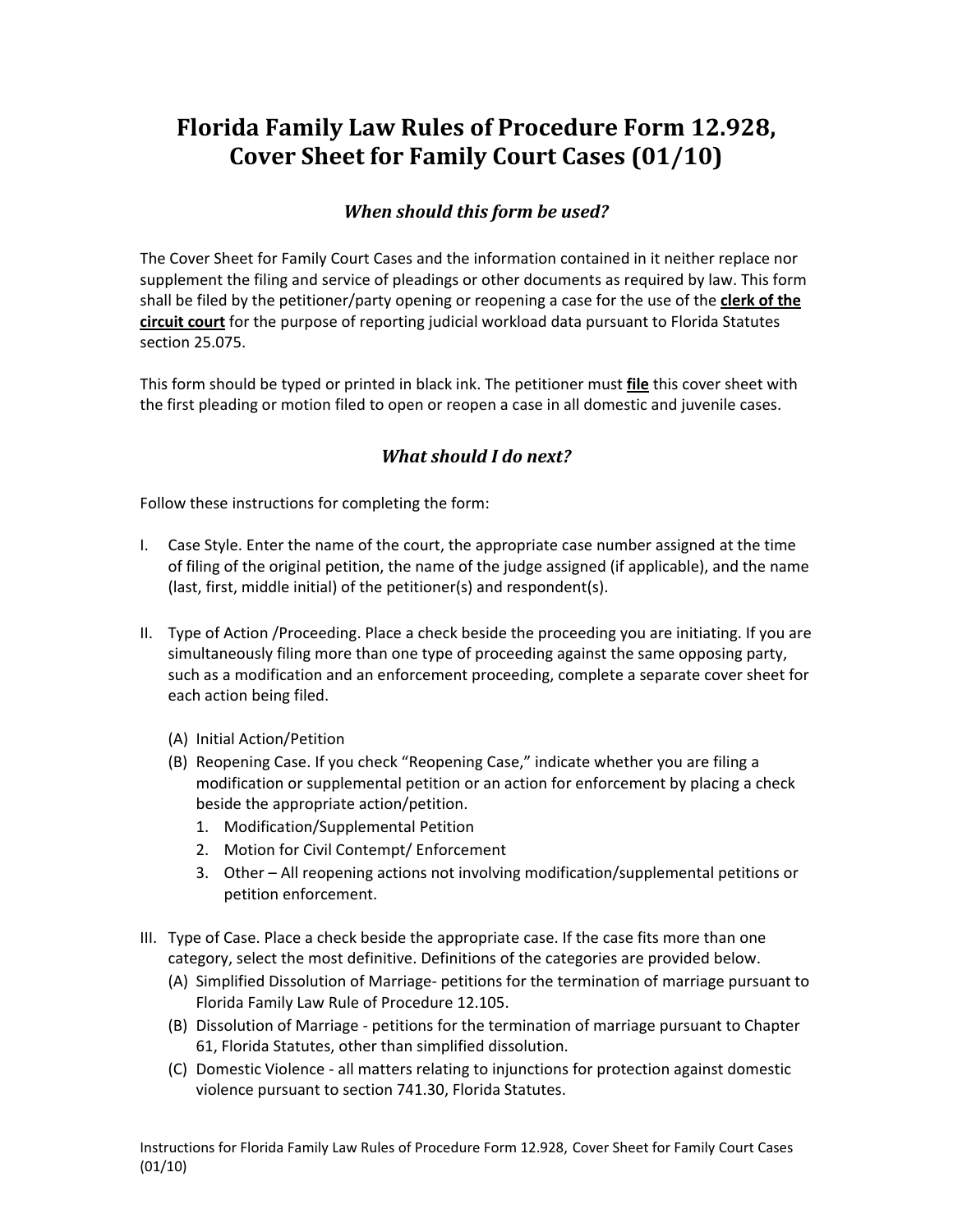- (D) Dating Violence ‐ all matters relating to injunctions for protection against dating violence pursuant to section 784.046, Florida Statutes.
- (E) Repeat Violence ‐ all matters relating to injunctions for protection against repeat violence pursuant to section 784.046, Florida Statutes.
- (F) Sexual Violence ‐ all matters relating to injunctions for protection against sexual violence pursuant to section 784.046, Florida Statutes.
- (G) Support ‐ IV‐D ‐ all matters relating to child or spousal support in which an application for assistance has been filed with the Department of Revenue, Child Support Enforcement under Title IV‐D, Social Security Act, except for such matters relating to dissolution of marriage petitions (sections 409.2564, 409.2571, and 409.2597, Florida Statutes), paternity, or UIFSA.
- (H) Support‐Non IV‐D ‐ all matters relating to child or spousal support in which an application for assistance has **not** been filed under Title IV‐D, Social Security Act.
- (I) UIFSA‐ IV‐D ‐ all matters relating to Chapter 88, Florida Statutes, in which an application for assistance has been filed under Title IV‐D, Social Security Act.
- (J) UIFSA ‐ Non IV‐D ‐ all matters relating to Chapter 88, Florida Statutes, in which an application for assistance has **not** been filed under Title IV‐D, Social Security Act.
- (K) Other Family Court ‐ all matters involving time‐sharing and/or parenting plans relating to minor child(ren), support unconnected with dissolution of marriage, annulment, delayed birth certificates pursuant to Florida Statutes section 382.0195, expedited affirmation of parental status pursuant to Florida Statutes section 742.16, termination of parental rights proceedings pursuant to Florida Statutes section 63.087, declaratory judgment actions related to premarital, marital, post-marital agreements, or other matters not included in the categories above.
- (L) Adoption Arising Out Of Chapter 63 ‐ all matters relating to adoption pursuant to Chapter 63, Florida Statutes, excluding any matters arising out of Chapter 39, Florida Statutes.
- (M) Name Change ‐ all matters relating to name change, pursuant to section 68.07, Florida Statutes.
- (N) Paternity/Disestablishment of Paternity all matters relating to paternity pursuant to Chapter 742, Florida Statutes.
- (O) Juvenile Delinquency ‐ all matters relating to juvenile delinquency pursuant to Chapter 985, Florida Statutes.
- (P) Petition for Dependency ‐ all matters relating to petitions for dependency.
- (Q) Shelter Petition all matters relating to shelter petitions pursuant to Chapter 39, Florida Statutes.
- (R) Termination of Parental Rights Arising Out Of Chapter 39 all matters relating to termination of parental rights pursuant to Chapter 39, Florida Statutes.
- (S) Adoption Arising Out Of Chapter 39 all matters relating to adoption pursuant to Chapter 39, Florida Statutes.
- (T) CINS/FINS all matters relating to children in need of services (and families in need of services) pursuant to Chapter 984, Florida Statutes.

**ATTORNEY OR PARTY SIGNATURE.** Sign the Cover Sheet for Family Court Cases. Print legibly the name of the person signing the Cover Sheet for Family Court Cases. Attorneys must include a Florida Bar number. Insert the date the Cover Sheet for Family Court Cases is signed. Signature is